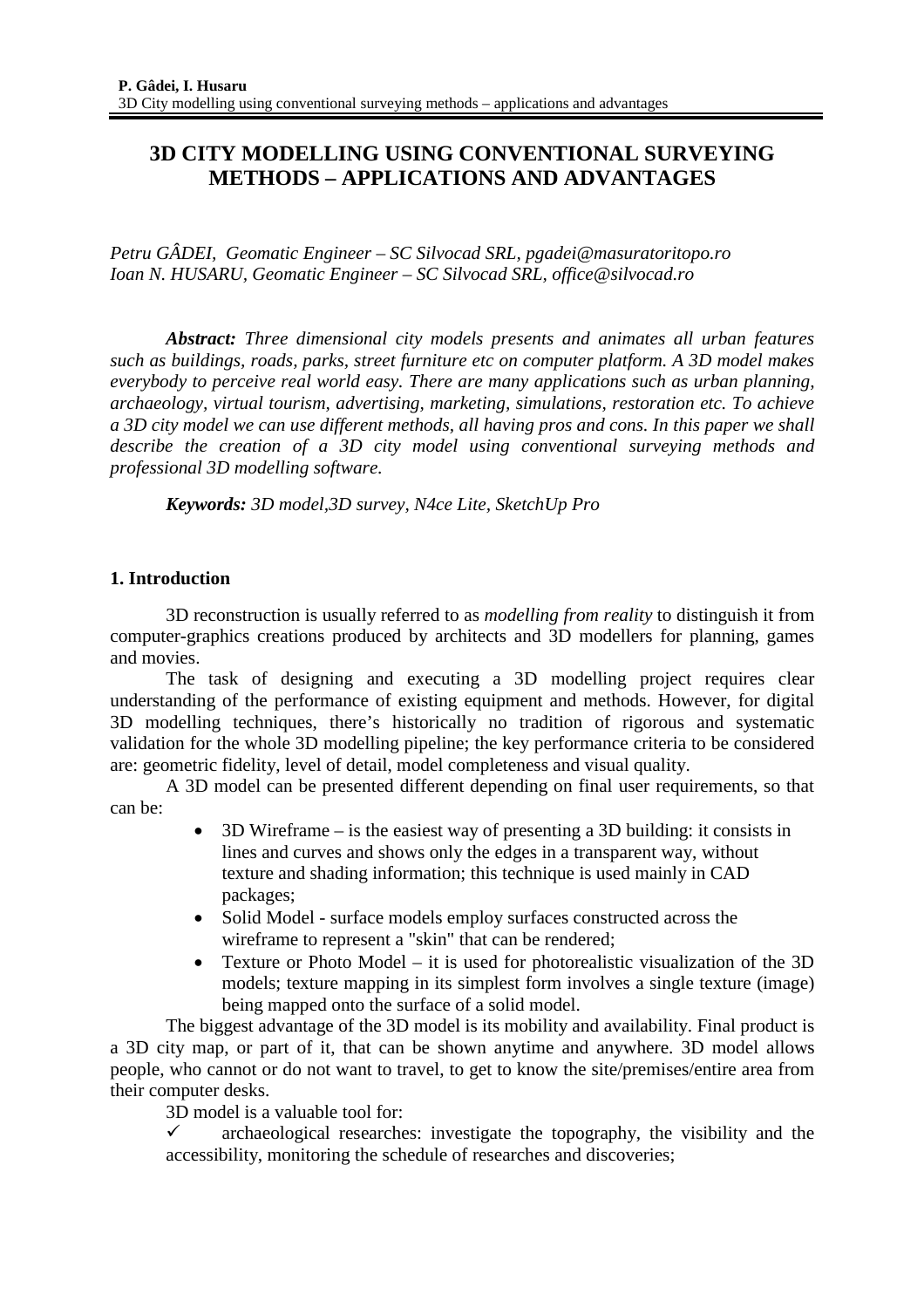$\checkmark$  urban planning and architecture: elevations, engineering sections and visualisations can be extracted and generated using real survey data used to generate accurate 3D models;

 $\checkmark$  security and surveillance: it is much easier to detect and find black spots into a surveillance system using 3D models:

 $\checkmark$  virtual tourism: dynamic and static views can be created and serve as illustrations in publications or web sites; internet presentations and flythrough visualisations can be made and presented as well;

 $\checkmark$  advertising and marketing: everybody likes to promote their business using unusual means, so using visualisation impact is always a great method;

 $\checkmark$  operational planning for rescue services and transport management by setting up information systems based on 3D maps;

simulation: by using accurate surveying methods, the 3D model can easily be used for simulations of storage, design and possible implementation of the created model into real world.

### **2. Capture and modelling techniques**

The techniques can be divided into two main categories:

- **2.1 Terrestrial**, such as
- Active 3D or range capture using laser scanners;
- Photogrammetric method provides exact and definite interpretation results;
- Geometric modelling by a CAD modeller based on surveying data, existing engineering diagrams and drawings such as floor plans.

and

**2.2 Aerial**, such as:

- Aerial photogrammetry (automatic extraction of buildings)
- Aerial laser scanning ( extract buildings from discontinuities in height model)

**2.1.1 Laser scanning** provides highly and accurate representations of most shapes. Combined with colour information, either from scanner itself or from digital camera, a realistic model can be created. For all scanners, the accuracy depends not only on the technology used but also on the range, angle of incidence and surface characteristics. For the generation of 3D city models, a density of more than 2 points/square metre is required. The method is fast and accurate but requires expensive hardware and software plus highly trained staff as well.

**2.1.2 Photogrammetric method** is not as fast as laser scanning but is more accurate; The images are measured to an accuracy corresponding to camera quality, usually by precision comparator or by subpixel operators for digital images. 3D object coordinates are calculated by bundle adjustment with simultaneous camera calibration and the inclusion of any additional geodetic measurements. To generate 3D city models we don't need high resolution and expensive cameras but we need professional photogrammetric software and highly trained staff.

**2.1.3 Geometric modelling** based on surveying data is the classical approach where we use surveying techniques to acquire terrain details, digital cameras to get colour information and a 3D modelling software. To generate 3D city models we already have the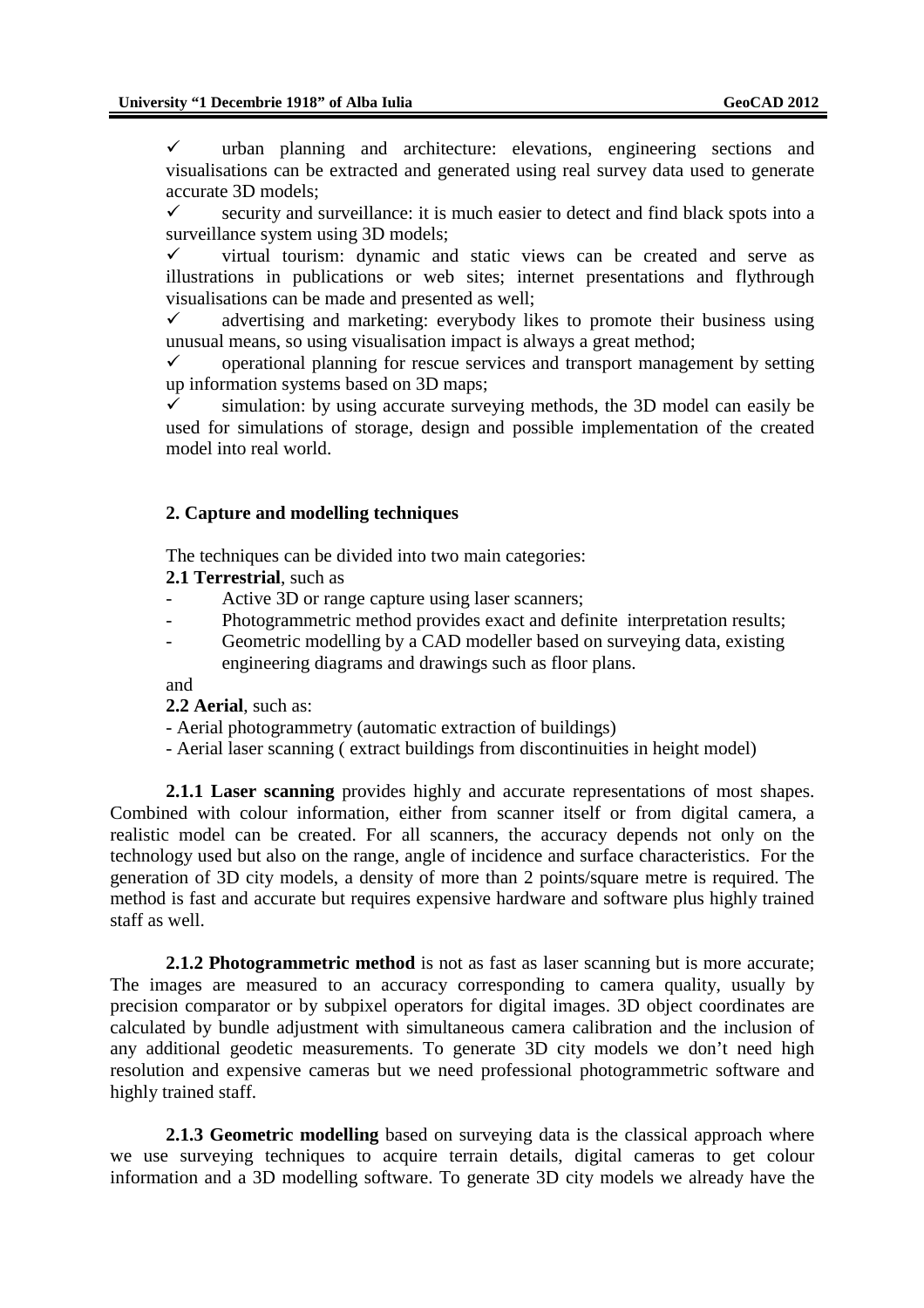surveying equipment and software to process raw data, we have digital cameras so the only investment is a professional 3D modelling software.

**2.2 Aerial Imagery** is well suited for the economic acquisition of 3D city models, making possible to recover structures as well as dimensions. In this case, for capturing a 3D point cloud, stereo pair of images are needed with forward and side overlaps of 30% and 60% respectively. To increase the accuracy in position we need to have buildings footprint measured by total station; the height accuracy is claimed to be about 0.2 to 0.5 metres.

# **3. Case study**

# **3.1 Location**

A specific town area, where there are buildings form 50s' and 60s', needs to be redeveloped; some of buildings need to be demolished and

build new premises instead and other buildings need to be refurbished.

In this case, the Urban Planning and Architecture Department asked for a 3D model to be used in order to determine the best location and proper architecture of new premises, so the integration into the existing landscape will be made without disturbances for citizens that live in the area.(Fig.1)



Fig.1 Area of interest

# **3.2 Survey specification**

Details required to be shown are fences, roads, footways, dropped kerbs, changes in surface, extents of vegetation, street furniture, service covers, drainage manhole covers, overhead lines and poles, buried service marker posts etc.

Roads should show levels to crown, channels, top of kerb and back of footway to enable a cross section to be determined. Cross – sections of existing roads (including those adjacent) shall be carried out at appropriate centres to enable the exact profile of the road to be determined. Kerb, channel, centre-line and back of footpath levels are to be included together with all street furniture, manholes, service covers etc.

Also, levels are to be taken to a 10m grid or as necessary to best define ground slopes /steps and contours to be shown at 0.5m intervals.

Floor levels and ridge/eaves heights of all existing buildings on the site should be provided in order to create a proper 3D model.

### **3.3 Survey equipment, techniques and precision**

The equipment used for this job was Leica TCRP 1205 one man with traverse kit and for determining the right height it has been used a Leica RX1250X.

Because of the size of the area, 3.2 ha, configuration and volume of details, has been decided that the GPS points to be settled somewhere in the middle of area and we shall have 2 traverses, one for residential area, North side, an one for industrial area, South side, both closed on GPS points.

The geodetic network has been created using the VRS method with SR antenna on tripod and different acquisition time sessions ( Table No.1)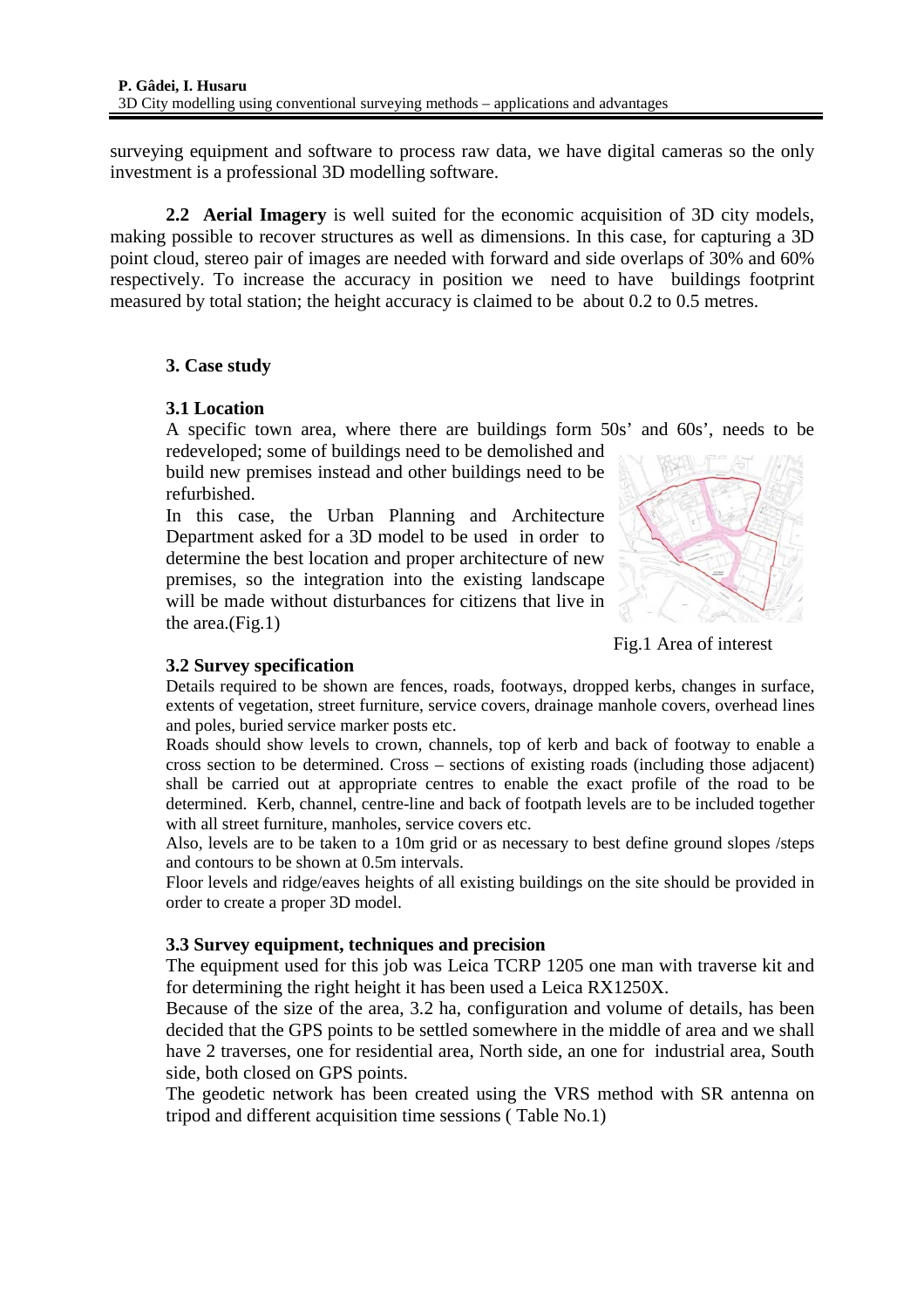| First session of measurements<br>(t)                          |                               | Second session of measurements<br>$(t+1H)$ |                                               |  |  |  |
|---------------------------------------------------------------|-------------------------------|--------------------------------------------|-----------------------------------------------|--|--|--|
| First<br>RTK<br>initialisation                                | Second RTK<br>initialisation  | First RTK<br>initialisation                | Second RTK<br>initialisation                  |  |  |  |
| 4 sessions/50<br>seconds each                                 | 4 sessions/50<br>seconds each | 4 sessions/50<br>seconds each              | sessions/50<br>$\overline{4}$<br>seconds each |  |  |  |
| Final coordinates are averaged out of 16 measurement sessions |                               |                                            |                                               |  |  |  |

Table No.1 – Schedule of VRS sessions

At time t we had 4 sessions of 50 seconds each, acquisition rate at 1second, same again with different initialisation. After 1 hour (at least) we had measured them again using the same method. At the end we had 16 sessions for the same point, and the internal software computed the averaged value for each control point.

Using this rule, we have measured 4 points as main geodetic control: S1, S2, S8 and S21. The accuracy for planimetric coordinates measured this way is about 2mm and for height is about 4mm(Table No.2)

| S <sub>2</sub> |  |  | Class:   AVGE   Plan   CQ:   1mm   Height   CQ:   4mm       |  |                                                                                      |
|----------------|--|--|-------------------------------------------------------------|--|--------------------------------------------------------------------------------------|
|                |  |  |                                                             |  | S1   Class:   AVGE   Plan   CQ:   2mm   Height   CQ:   2mm   Table<br>No.2           |
|                |  |  |                                                             |  | S18   Class:   AVGE   Plan   CQ:   2mm   Height   CQ:   4mm   Accuracy of GPS points |
|                |  |  | S21   Class:   AVGE   Plan   CQ:   3mm   Height   CQ:   4mm |  |                                                                                      |

As I mentioned before, we have 2 different traverses, first one goes around the residential area, starts and closes on S1 and S2; second traverse starts on S1 and S2 but closes on S8 and S21

Traverses were measured having prisms on tripods and by measuring minimum 2 sets of angles Face Left/Face Right for backside and foreside.

#### **3.4 Software**

The software used for all survey computations, adjustments and reductions is N4ce Lite.

The adjustment of traverses was done using Bowdich method (a Bowditch adjustment distributes the linear misclosure proportionate to the distance of each leg of the traverse).

The software provides differences between provisional and final coordinates, so we can easily check if there is something wrong with one setup.

Details were picked up using codes, comma codes, strings, dimensions and macros, all being defined in the code table.

| Traverse No.1 - misclosures |                  | Traverse No.2 - misclosures |           |           |      |
|-----------------------------|------------------|-----------------------------|-----------|-----------|------|
| Easting                     | $4.0 \text{ mm}$ | Easting                     | $-8.5$ mm | Table     | No.3 |
| Northing                    | $-6.6$ mm        | Northing                    | $-9.2$ mm | Precision | of   |
| Height                      | $3.0 \text{ mm}$ | Height                      | $-1.8$ mm | traverses |      |
| Angular                     | 13.3"            | Angular                     | 47.9"     |           |      |
| LF Error                    | 52049            | LF Error                    | 49289     |           |      |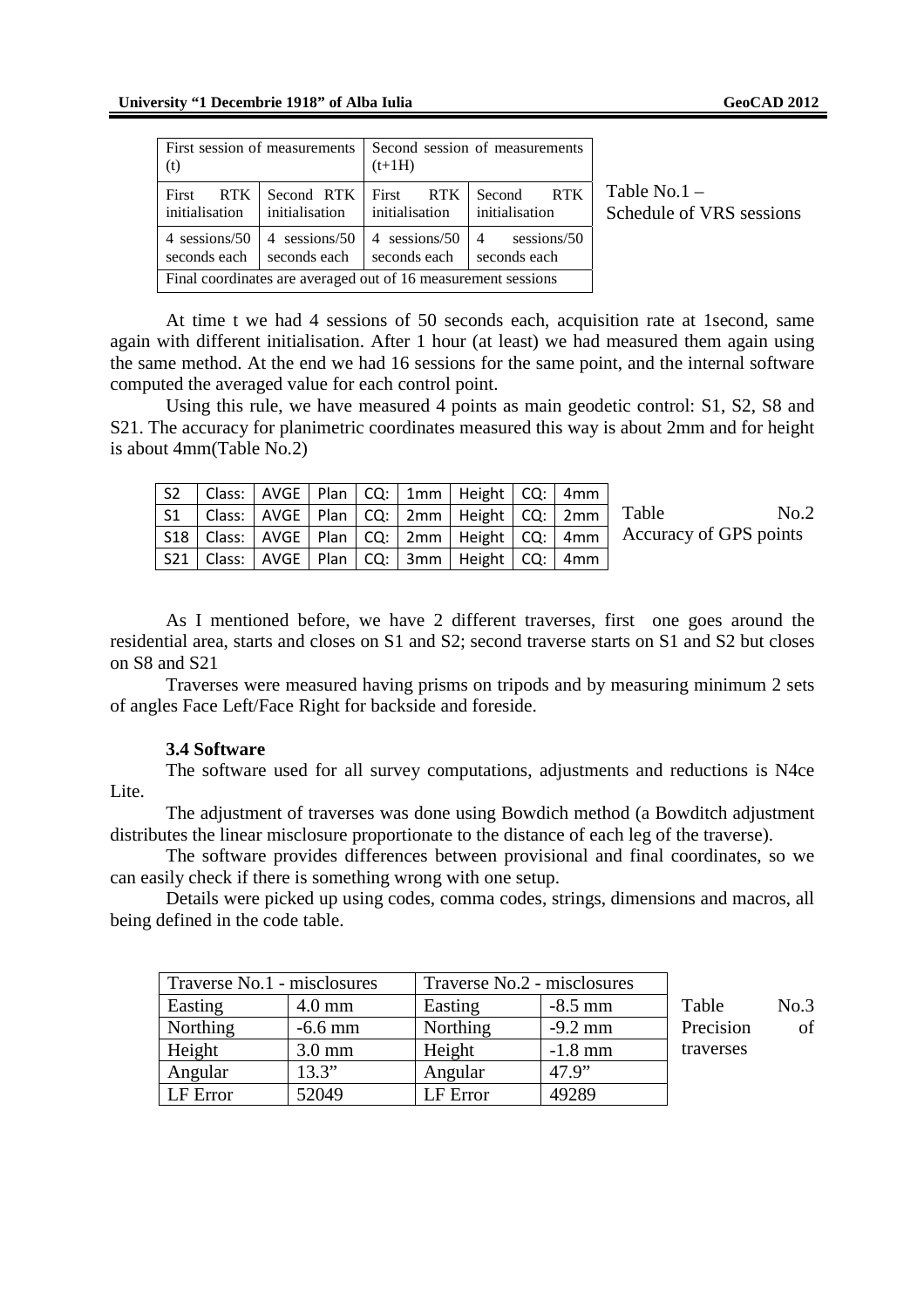The drawing was exported into the DTM module for editing and generating new



features; here you can edit and manipulate survey data graphically. (Fig.2)

DTM module is used to generate contours, volumes and sections as required.

At the end, if we were interested, we could go to CAD module for final drawing to be plotted; but this is not our case; we shall export the DTM using DXF format and this will be uploaded into SketchUp Pro for 3D modelling.

Fig. 2 The DTM model

SketchUp Pro is professional software for 3D modelling but in the same time is very easy to use. You can build models from scratch or you can import DXF format file and use all information to model your premises. Based on real accurate 3D models we can extract sections, elevations, section-elevation, floor plans and real time information using software applications. In the next photo (Fig.3) you can see how the



Fig.3 Sketch Up imports DXF

final data is imported and looks like in Sketch Up. You can see ridges, eves and ground detail in the same format; they even are split on layers; all layers have the same colour for now, but we can adjust that later.

Now we start to create the 3D model: buildings –using proper footprint and height information we define the building, roof and details above the roof; walls, stairs, slopes, pavement – using survey data we define elements and surfaces for each one; trees and bushes – there are specific routines to generate vegetation using field details and photo information.

After modelling process is finished, 3D model looks like our see next picture (Fig4)



 Fig.4 Final 3D model in SketchUp

At the end, to complete our tasks and provide all information that client required, we shall provide sections for roads, schedule for trees and control data – all these plus the 3D model.